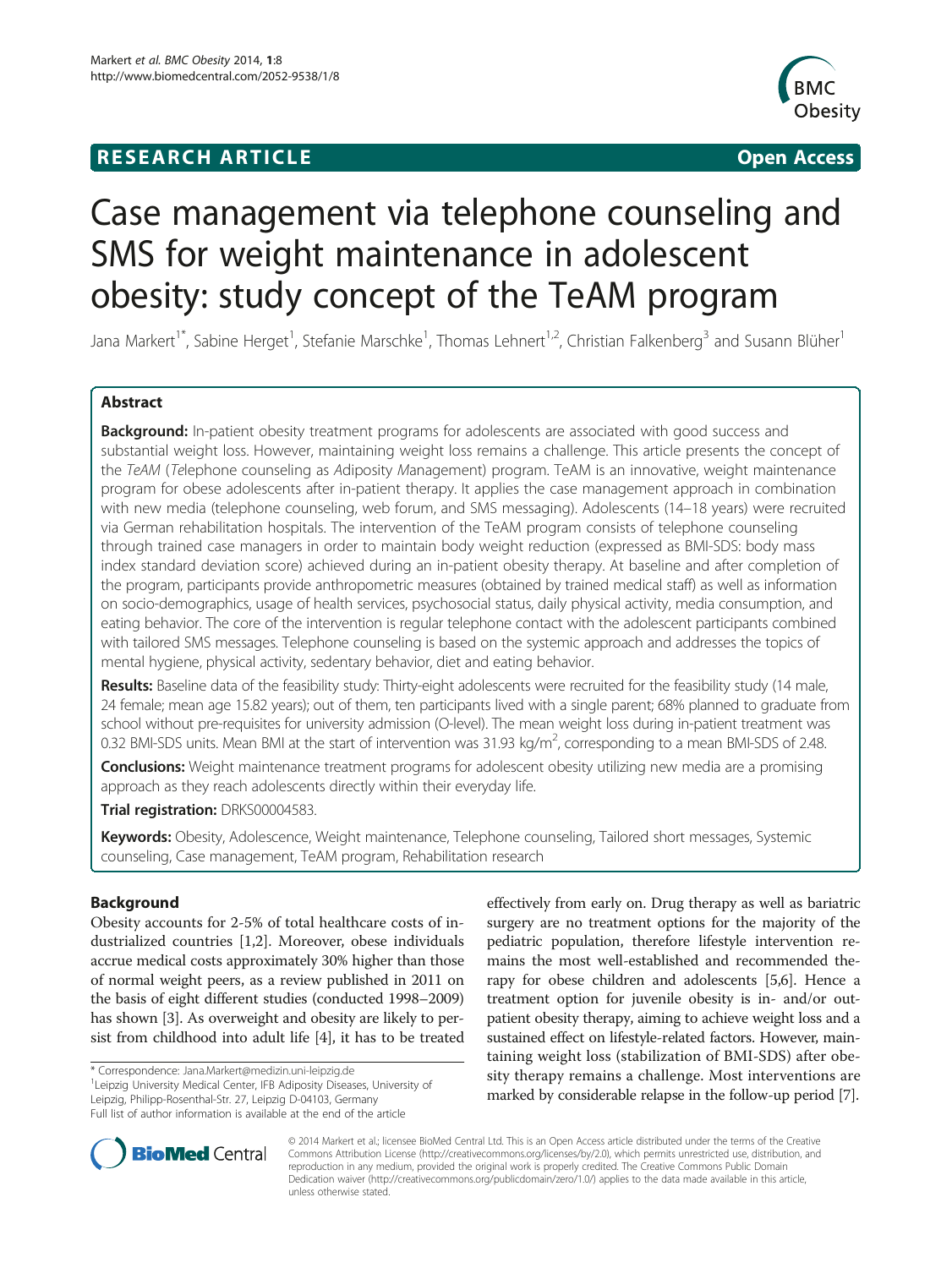While extended care has considerable impact on the long-term maintenance of weight loss [\[8](#page-6-0)], its medical application remains scarce, especially in pediatric medicine. Available aftercare interventions in adulthood address weight loss maintenance by extending treatment contact [\[9](#page-6-0)] and/ or treatment content [[10\]](#page-6-0). They are mainly based on personal contacts and are therefore time and cost intensive. Digital communication such as telephone counseling, e-mail contact and internet platforms might provide low-threshold, cost effective options, which have to be explored. Preliminary data suggest that "new media" might be an effective tool to reach that age group for distinct interventions addressing health related topics [[11-14](#page-6-0)]. Thus, structured weight maintenance treatment based on media communication for adolescents seems promising.

To our knowledge, no obesity intervention study for children and adolescents has to date examined the impact of telephone counseling in aftercare weight maintenance. Thus, the TeAM (Telephone counseling as Adiposity Management) program presents an innovative approach for weight maintenance in overweight and obese adolescents based on telephone counseling and applying new media, such as tailored SMS messages, following in-patient weight loss therapy. The aims of this article are a) to present the study concept for the TeAM program, and b) to present baseline data of the feasibility study.

## Methods

## Feasibility study

## Study design and study center

Currently, a pilot study is being conducted for four months to test the feasibility of the TeAM program. Reporting of this trial is in accordance with the 2010 CONSORT Statement [\[15](#page-6-0)]. TeAM was registered in the German Clinical Trials Register in 2012 (DRKS00004583), available in the International Clinical Trials Registry Platform of the WHO.

In the feasibility study two distinct modes of intervention exist, i.e. there are two intervention groups and one control group. One intervention group receives telephone counseling and tailored SMS messages as reminders of lifestyle-changes. The other intervention group receives telephone counseling, tailored SMS messages and has additional access to a password-protected webforum for interaction with other participants. The control group receives no intervention and is offered medical care as usual, based on German medical guidelines for childhood and adolescent obesity [[6\]](#page-6-0). The intervention is implemented as case management approach within the home setting of the participants. This supports the lowthreshold approach recommended in the treatment of (pediatric) obesity [\[6](#page-6-0)].

The intervention is conducted at the Integrated Research and Treatment Center (German acronym IFB) AdiposityDiseases at the Faculty of Medicine at the University of Leipzig. The data centre of the IFB is located at the Clinical Trial Center of the University of Leipzig (German acronym KSL); it serves as an independent facility of the Faculty of Medicine at the University of Leipzig. All trial-related processes follow the standard operation procedures (SOPs) of the KSL, which has been audited externally. The KSL supports data analysis of the study.

Multicentered recruitment is performed at six rehabilitation hospitals within Germany. Clinical baseline assessments are conducted within these six cooperating hospitals. The post intervention assessments are performed by the local pediatrician or local general practitioner of the participants.

CrescNet is an auxological collaborative network connecting German pediatricians in practice with endocrine specialists nationwide. One of its main objectives is to collect in a standardized manner data on anthropometry [[16\]](#page-6-0). It serves as study database and supports the documentation of the entire intervention process.

#### Participant eligibility

Adolescents aged 14–18 years who completed a structured in-patient obesity therapy program (four to six weeks of in-patient treatment) with the main indication of pediatric obesity [\[17](#page-6-0)] were eligible for study participation. Written informed consent of parents or guardians and of adolescents themselves was obtained prior to the intervention. Adolescents with current involvement in weight loss treatment, with psychiatric conditions interfering with participation (e.g. eating disorder, psychosis), with medication interfering with participation or weight maintenance, and/ or underlying chronic disease interfering with weight maintenance were excluded from the trial.

#### Recruitment and allocation to condition

Screening for eligible adolescents and recruitment of study participants were performed directly via the collaborating German rehabilitation hospitals. The intervention started within a period of six weeks after completion of an in-patient obesity therapy.

Adolescents were randomized to one of the intervention groups or to the control group (observational group). The participants completed a structured in-patient obesity therapy and are thus aware of their medical problem. They agreed to participate in a weight maintenance intervention and filled out the baseline study questionnaire. Randomization was carried out centrally using pre-prepared lists stratified by gender. Participants were assigned in the order in which they returned baseline study material. The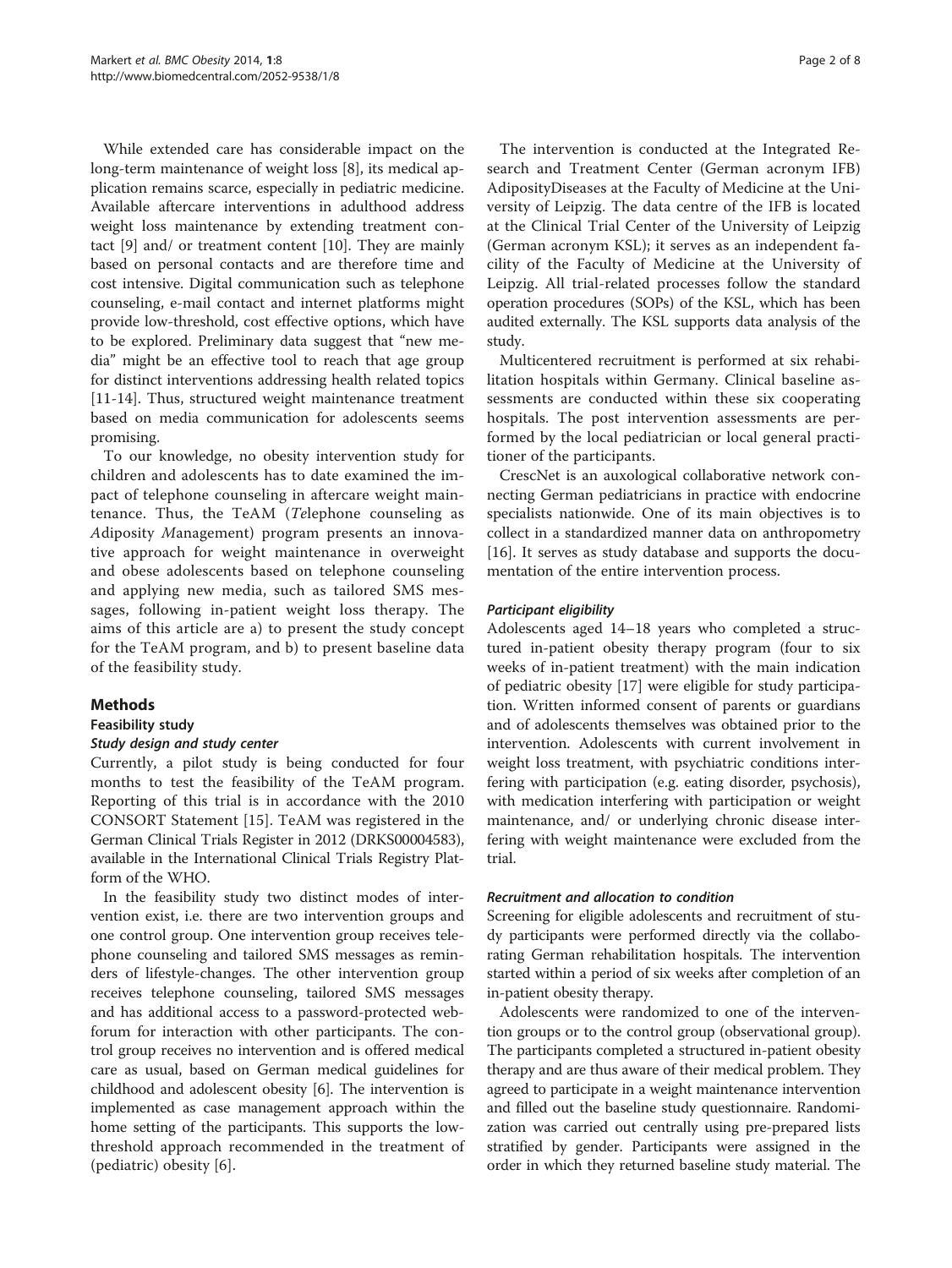staff at the randomization center had no influence on this order and did not select participants. Hence, this procedure was free of bias. Thus, the difference between both groups reflects the impact of the intervention, free of bias induced by awareness of the problem of weight maintenance or willingness to participate.

#### Intervention goals

The goal of the TeAM-program is to transfer effects of in-patient treatment to everyday life by improving intrinsic motivation of participants and by facilitating the development of weight maintenance strategies. In the feasibility study, the percentage of adolescents who agreed to participate and who adhere to the intervention are explored. Additionally, the study reveals the most suitable and accepted mode and design of an aftercare treatment for adolescents in order to maintain weight loss.

#### Intervention methodology

The telephone interviews are based on an interviewing technique modeled on the systemic approach by Steve De Shazer [[18\]](#page-6-0). This solution-focused brief counseling is performed by trained case managers according to a standardized manual. One participant is accompanied by the same person during all intervention stages (case management approach). To improve the compliance of the participants, written informed consent is required from parents and adolescents themselves. Additionally, within the first counseling session an oral contract about rules of reliability and discretion is made between participant and case manager. This process is documented in the central study database (CrescNet). To ensure the quality of the counseling and adherence to the study manual, external supervision is performed regularly.

Session structure The study manual describes each counseling session in detail. Generally, the sessions consist of an introduction, a counseling part, a goal setting part and a closing part. The introduction serves to welcome and motivate the participant, and to provide feedback later on in the intervention process. The counseling part is adapted to the session theme (see also Table [1](#page-3-0)). A goal setting part helps the participant to formulate up to two concrete minor tasks, which should be implemented in the participants' everyday life until the next session. The closing part serves to summarize results of the session and to motivate the participant to work on his/her goals. The documentation of the telephone sessions is implemented in the CrescNet database in a standardized manner.

Session content Each counseling interview takes approximately 30 minutes (the anamnestic session takes 45

minutes) and addresses the adolescents directly. The telephone interviews contain the following aspects: Enrolment session to inform the family about the upcoming intervention and to assess socio-demographic parameters of the parents. Anamnestic session: What has been reached to date? What are the goals for the telephone counseling? Basic sessions (three consultations): What has been reached regarding health behavior? Is there still support needed for certain areas? Final session: Summary of all information, maintaining long-lasting change of distinct lifestyle habits, and program evaluation. Feedback of counseling contents is given to parents after authorization by the participant.

The case manager monitors the goal setting in accordance with the guideline on diagnostics, treatment, and prevention of obesity in childhood and adolescents [[6](#page-6-0)] of the working group pediatric obesity (German acronym AGA) of the German Obesity Society (German acronym DAG).

Tailored short text messages (SMS) At the end of each counseling session the participant develops up to two (minor) individual tasks to work on until the next telephone contact. These action planning tasks are in essence homework in order to integrate obesity preventing behavior into everyday life. The fulfillment of the task is evaluated between participant and case manager at the beginning of the following session.

To remind the participant, tailored short messages (SMS) are sent to the participants' mobile phone. Tailoring is performed according to the self-composed task of the participant. The SMS consists of a short welcome part, a motivation and a reminder, and is sent by the respective case manager.

Example one: Hello [participants' name], hopefully you have had a nice day! Your idea to use the stairs instead the elevator is great. Please keep this in mind. I look forward to our next phone call. All the best [case manager's name].

Example two: Dear [participants' name], our last talk was great. It's fantastic how you manage difficulties and find solutions by yourself. Good luck in exploring slow eating. Using cutlery can be helpful. Cheers [case manager's name].

Improvement of adherence by use of text messaging has been found in several intervention studies [\[19-22](#page-6-0)]. Experience of former telephone counseling projects within our group [[23](#page-6-0)], Markert J\*, Herget S\*, Petroff D, Gausche R, Grimm A, Kiess W, Blüher S: Telephonebased adiposity prevention for families with overweight children (T.A.F.F.-study): 1 year outcome of a randomized, controlled trial / submitted] also indicates the utility of systematic appointment reminders one day ahead of a counseling date to encourage participants' attendance at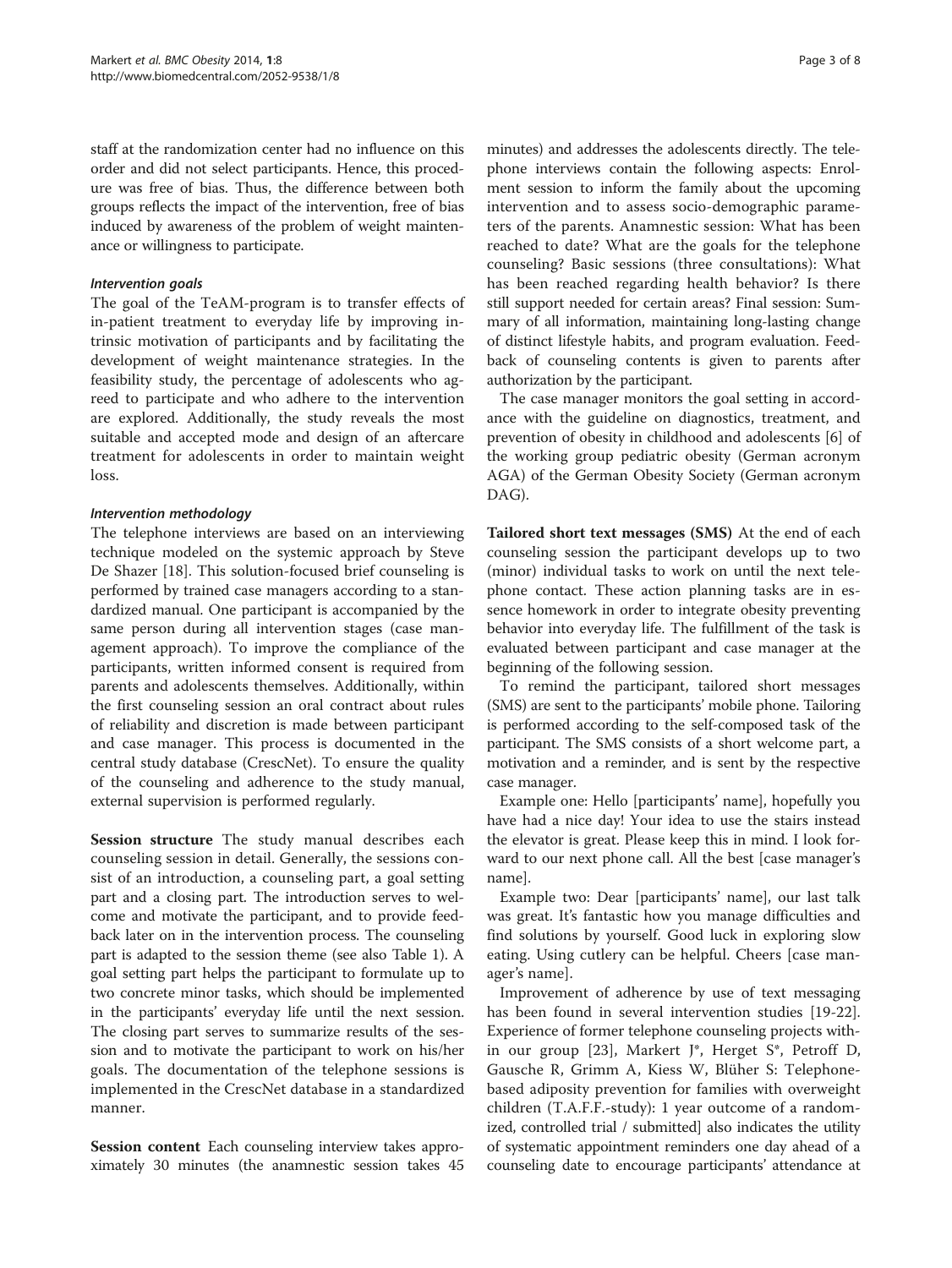## <span id="page-3-0"></span>Table 1 Detailed intervention plan for an individual participant

| Timeline [weeks]                          | End of in-patient<br>treatment |                                 |                  | 8                       |                  | 10                              | 11               | 12                                 | 13/14            | 15                         | 16/17            | 18                              |
|-------------------------------------------|--------------------------------|---------------------------------|------------------|-------------------------|------------------|---------------------------------|------------------|------------------------------------|------------------|----------------------------|------------------|---------------------------------|
| Telephone<br>counseling                   |                                | Enrolment<br>session + parents* |                  | Anamnestic<br>session   |                  | Basic session<br>mental hygiene |                  | Basic session<br>physical activity |                  | Basic session<br>nutrition |                  | Final summary<br>$+$ parents*   |
| <b>SMS</b>                                |                                | Appointment<br>reminder         | Task<br>reminder | Appointment<br>reminder | Task<br>reminder | Appointment<br>reminder         | Task<br>reminder | Appointment<br>reminder            | Task<br>reminder | Appointment<br>reminder    | Task<br>reminder | Appointment<br>reminder         |
| Study visits and<br>online questionnaires | Baseline<br>assessment         |                                 |                  |                         |                  |                                 |                  |                                    |                  |                            |                  | Post intervention<br>assessment |

\*The respective counseling session is hold with participants and their parents.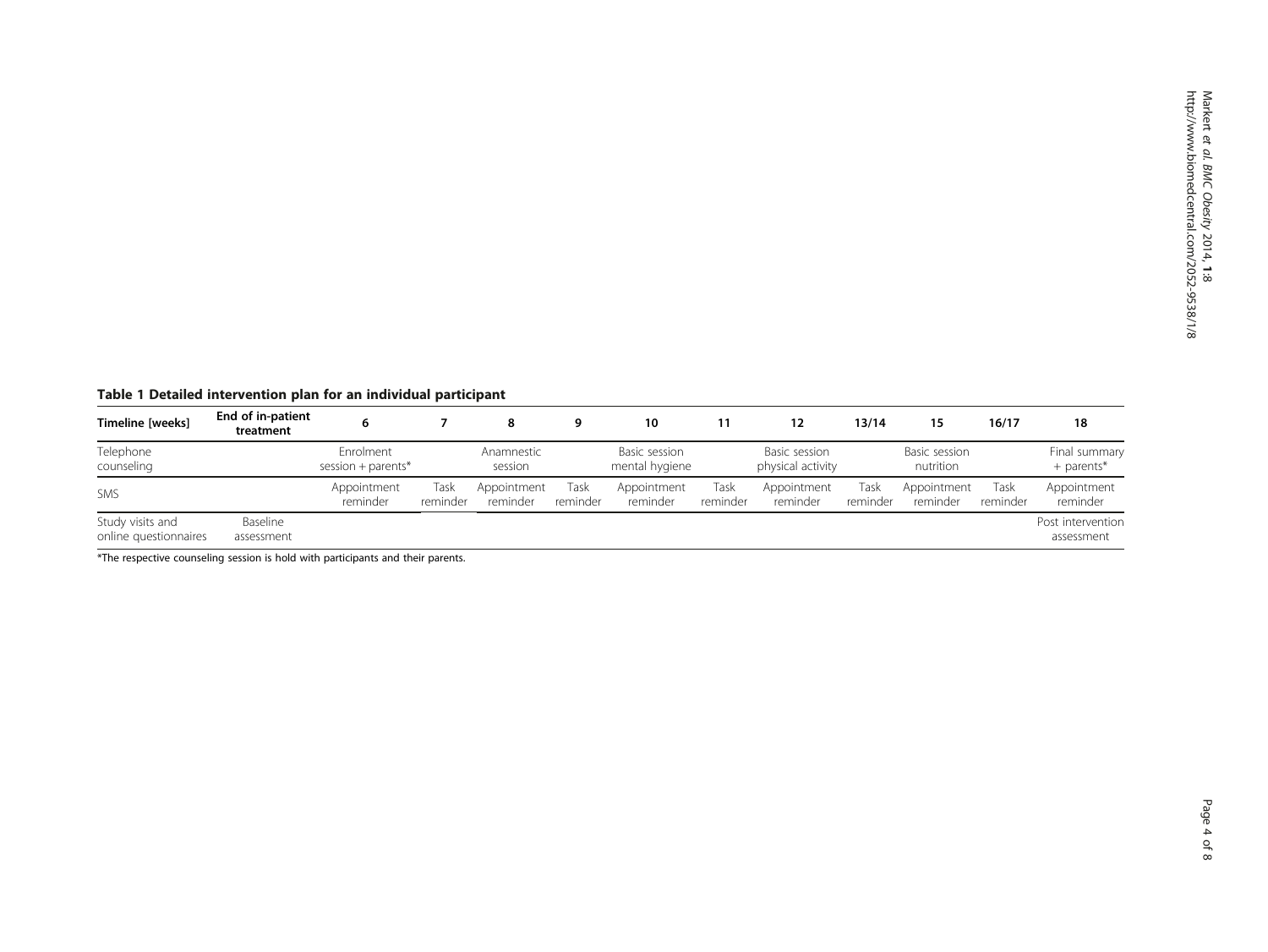their counseling session. Reminders are generated by an internet-based SMS platform. During the intervention, a confrontation-technique is used to rebuild motivation and scrutinize participants' compliance. To support adherence and to provide public information, the study runs an official facebook-page (one way communication).

#### Frequency and scope of study visits

Study visits in the feasibility study include one baseline visit after written agreement and one closing visit after the end of intervention. All anthropometric measurements are performed by trained staff according to standardized procedures, as self-reported data on body weight have been shown to be biased [\[24\]](#page-6-0).

#### Study endpoints/ outcome measures

In the feasibility study, the acceptance of and adherence to the aftercare treatment approach will be evaluated. Acceptance is defined  $\geq 10\%$  of adolescents (14–18 years) receiving in-patient obesity treatment in a cooperating rehabilitation hospital, declare their informed consent into study participation. The cut off point for adherence is 33.3%, which means the feasibility study will be successful if fewer than 33.3% of randomized adolescents drop out of the intervention. Additionally, study questionnaires consisting of the scales planned to be analyzed within the efficacy study (RCT) are administered, in order to explore the feasibility of online study questionnaires and its integration in the study data base.

## Data analysis

Standard methods of descriptive analysis were applied on the baseline data of the feasibility study using R version 2.15.0 [[25](#page-7-0)].

## Envisaged design and analyses of the planned efficacy study (RCT)

If the TeAM-program proves to be feasible, an randomized controlled trial (RCT) with six months of intervention will be conducted in order to evaluate the efficacy of the TeAM-program.

Inclusion and exclusion criteria, recruitment, intervention goals, and intervention methods of the RCT are planned to be equal to the ones of the feasibility study. In the RCT only one intervention group receiving the mode of intervention superior over the other, as shown by the feasibility study, is planned.

The primary outcome of this efficacy study will be the comparison of the changes in BMI-SDS from randomization to six months follow-up between the intervention group and the control group. In the calculation of SDS values, age and sex are taken into account. The primary endpoint will be evaluated by analysis of covariance, using BMI-SDS at follow-up as dependent variable,

change in BMI-SDS during in-patient treatment, BMI-SDS at baseline, age, sex and the assigned prevention manager as covariates, and the randomized group as factor. All subjects with BMI-SDS available at baseline and follow-up will be included on the intent-to-treat basis. Missing values will be imputed, making conservative assumptions regarding the success of drop-outs. Quantitative secondary endpoints (including BMI, waistand hip-circumferences, WHR, blood pressure, skinfolds, psychosocial well-being and health-associated quality of life, daily physical exercise, daily sedentary behavior, composition of dietary intake, eating behavior) will be evaluated by analyses of covariance.

Estimates for the change in BMI-SDS were be made from a randomized, controlled trial on maintaining weight loss with two competing interventional programs published in 2007 [[26\]](#page-7-0) after taking into account the sample size and based on the assumption that the error bars for the changes from their baseline (before initial weight loss) roughly correspond to those for the BMI-SDS changes in our study. The above literature suggests that the BMI-SDS of the intervention group will decrease by about  $0.05 \pm 0.20$  in six months and the control group will increase by  $0.04 \pm 0.20$  in that same period of time. This paper [[26\]](#page-7-0) further suggests that R2 for the covariates will be roughly 0.42. A power analysis for ANCOVA using these parameters shows that 46 subjects per arm are necessary to reach a power of 80% at a significance level of 5% (PASS 11, Version 11.0.2). We assume 22% of drop-out [[26\]](#page-7-0), meaning that we intend to randomize  $n = 118$  to the trial (roughly 59 per arm).

The feasibility study serves, among other things, to help plan the sample size of the trial. Therefore, the sample size determined above may be adjusted once information from the feasibility study is available.

## Ethical approval

The entire study is carried out according to the ethical principles originating from the Declaration of Helsinki and is consistent with the guidelines about Good Clinical Practice of the International Conference on Harmonisation (ICH-GCP). The protocol of the study design has been approved by the local ethical committee of the University of Leipzig (AZ 295-12-24092012).

## Results

## Baseline data of the feasibility study

Thirty-eight adolescents were enrolled into the feasibility study and started the intervention. For thirty-five adolescents, the respective rehabilitation hospital has provided complete anthropometric and clinical parameters.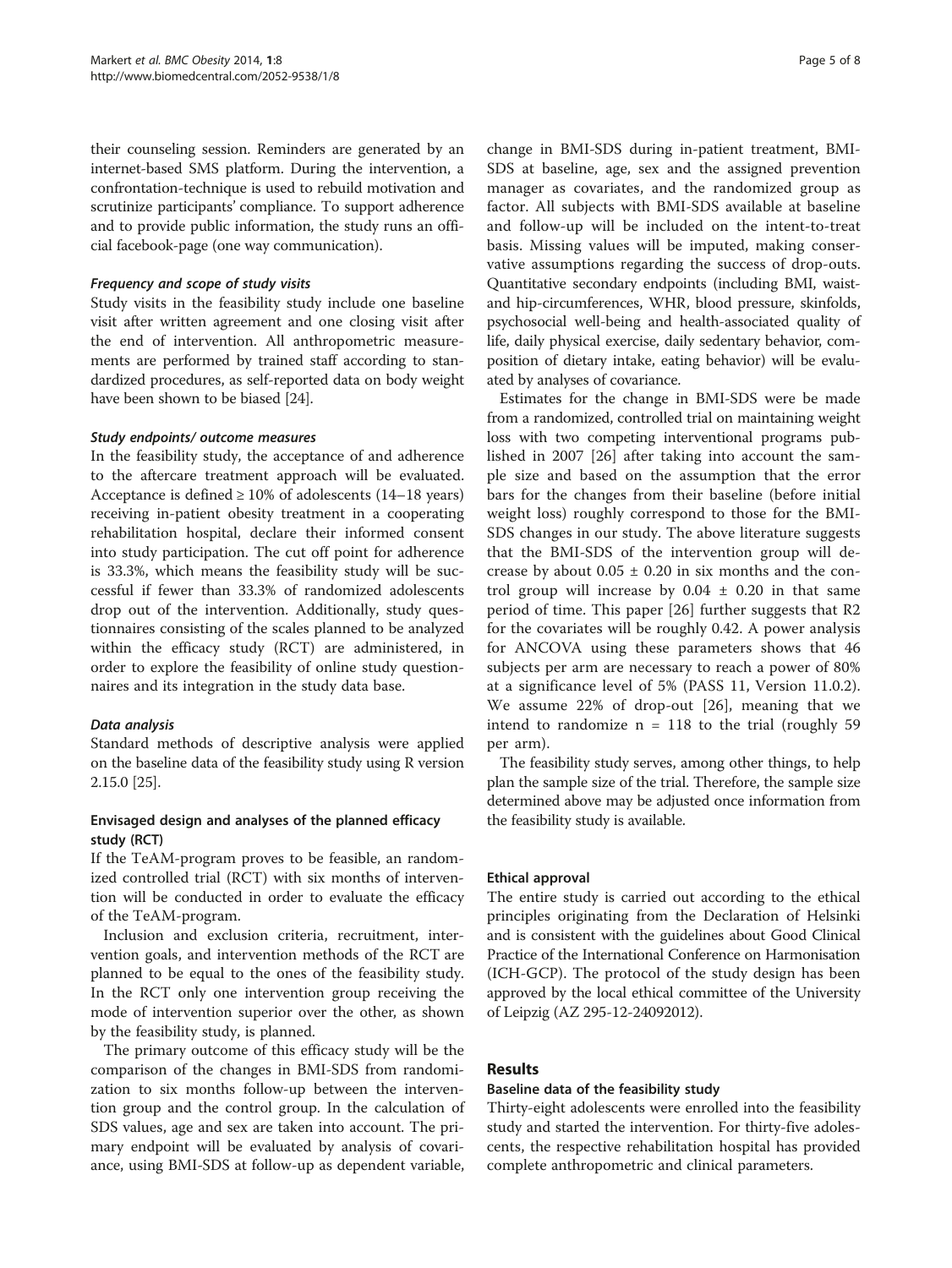#### Socio-demographic parameters

14 boys (37%) and 24 girls (63%) were included in the feasibility intervention. For allocation of study groups see Table 2. The mean age of participants was  $15.82 \pm$ 1.24 years ( $n = 35$ ). One fourth of them (26%) lived with a single parent. The majority of participating adolescents (68%) aimed an O-level school certificate (graduate from school without pre-requisites for university admission).

#### Anthropometric and clinical parameters

Mean time of stay at the rehabilitation hospital was  $36 \pm$ 9.39 days. The mean weight loss during in-patient treatment was 0.32 points of BMI-z-score, resulting in a mean BMI of 31.93 kg/ $m<sup>2</sup>$  and corresponding to a BMI-SDS of 2.48 at start of the feasibility study. Most of the participants ( $n = 28$ ; 80%) showed one or more comorbidities, such as arterial hypertension ( $n = 9$ ; 26%), bronchiatic asthma (n = 6; 17%), dyslipidemia (n = 4; 11%), endocrine dysfunction, e.g. hypothyroidism or insulin resistance ( $n = 4$ ; 11%), and orthopedic symptoms  $(n = 4; 11\%)$ . For detailed information on baseline characteristics and group differences see Table 2.

## **Discussion**

To the best of our knowledge, this study is the first internationally published study concept of a weight maintenance treatment approach for adolescent obesity based on telephone counseling following in-patient obesitytherapy. In Germany, validated aftercare treatment concepts for pediatric obesity are scarce to date. As obesity prevalence is still high in adolescence [[27](#page-7-0)], this age group remains a target group for obesity treatment and weight maintenance approaches. Metabolic co-morbidities seem to cumulate in the pubertal age in obese subjects [\[28\]](#page-7-0), emphasizing that a structured clinical investigation in adolescents obesity is warranted. Limited data are available regarding the effects of e-mail and/ or telephone approach for weight maintenance both in adults and adolescents [[29](#page-7-0)-[31\]](#page-7-0). Available studies describe a positive effect of telephone based interventions to improve physical activity and dietary behavior [\[32](#page-7-0),[33\]](#page-7-0). Important factors for the long-term success of such approaches with regard to weight maintenance include timely feedback and social support, but also interaction with other participants [[34](#page-7-0)] and individualized (tailored) information [[35,36\]](#page-7-0) as provided within the TeAM program. In pediatric medicine the involvement of parents is recommended [\[37](#page-7-0)]. However, addressing adolescents via their parents has been shown to be inappropriate [\[23](#page-6-0)]. Therefore weight management interventions directly addressing adolescents are needed. Preliminary data suggest that new media and telephone contact might be an effective tool to reach that age group [\[38](#page-7-0)]. Therefore the TeAM-program uses online-questionnaires, E-Mail, an internet-forum, and mobile phones as integrated everyday life technology in adolescence. So far, aftercare approaches to sustain effects of in-patient treatment have been mainly designed for the adult population, but should also be applied in pediatric medicine. The TeAM program aims to address adolescents aged 14 to 18 years. Baseline data from the feasibility study suggests that the program seems to address adolescents in an appropriate manner. The proportion of girls reflects distribution between genders seen in in-patient obesity therapy. There exists a wide range of weight status in our program, ranging from overweight (BMI-SDS of 1.29) to extremely obesity (BMI-SDS of

Table 2 Baseline characteristics of the participants from the feasibility study ( $N = 38$ )

|                                          | Mean $\pm$ SD or N (%) |                  |                  |                                       |  |  |  |  |
|------------------------------------------|------------------------|------------------|------------------|---------------------------------------|--|--|--|--|
|                                          | Intervention I         | Intervention II  | Control group    | Feasibility study in total $(\Sigma)$ |  |  |  |  |
| Number of participants                   | 12 (31.6%)             | 13 (34.2%)       | 13 (34.2%)       | 38 (100%)                             |  |  |  |  |
| Number of females                        | 8 (66.7%)              | 9(67.2%)         | 7 (53.9%)        | 24 (63.2%)                            |  |  |  |  |
| Age [years]                              | $15.26 \pm 0.93$       | $16.22 \pm 1.46$ | $15.92 \pm 1.15$ | $15.82 \pm 1.24$                      |  |  |  |  |
| Duration of in-patient treatment [days]* | $36.09 \pm 9.85$       | $41.67 \pm 8.39$ | $31.00 \pm 7.20$ | $36.00 \pm 9.39$                      |  |  |  |  |
| Weight loss [BMI-SDS]*                   | $0.35 \pm 0.17$        | $0.30 \pm 0.11$  | $0.30 \pm 0.12$  | $0.32 \pm 0.13$                       |  |  |  |  |
| BMI [ $kg/m2$ ]*                         | $30.82 \pm 3.61$       | $33.75 \pm 6.14$ | $31.11 \pm 2.71$ | $31.93 \pm 4.50$                      |  |  |  |  |
| BMI-SDS*                                 | $2.34 \pm 0.55$        | $2.69 \pm 0.76$  | $2.41 \pm 0.38$  | $2.48 \pm 0.59$                       |  |  |  |  |
| Persons with co-morbidities*             | 10 (28.6%)             | 10 (28.6%)       | 8 (22.9%)        | 28 (80.0%)                            |  |  |  |  |
| Aspired school level certificate:        |                        |                  |                  |                                       |  |  |  |  |
| Less than O-level                        | 2(16.7%)               | 1(07.7%)         | $3(23.1\%)$      | $6(15.8\%)$                           |  |  |  |  |
| O-level                                  | 8 (66.7%)              | 10 (76.9%)       | 8 (61.5%)        | 26 (68.4%)                            |  |  |  |  |
| A-level                                  | 2(16.7%)               | 2(15.4%)         | 2(15.4%)         | 6(15.8%)                              |  |  |  |  |
| Single parenthood                        | $3(25.0\%)$            | 5(38.5%)         | 2(15.4%)         | 10 (26.3%)                            |  |  |  |  |

Data are presented as mean  $\pm$  SD or as numbers (%). \*Medical baseline data is available for 35 participants.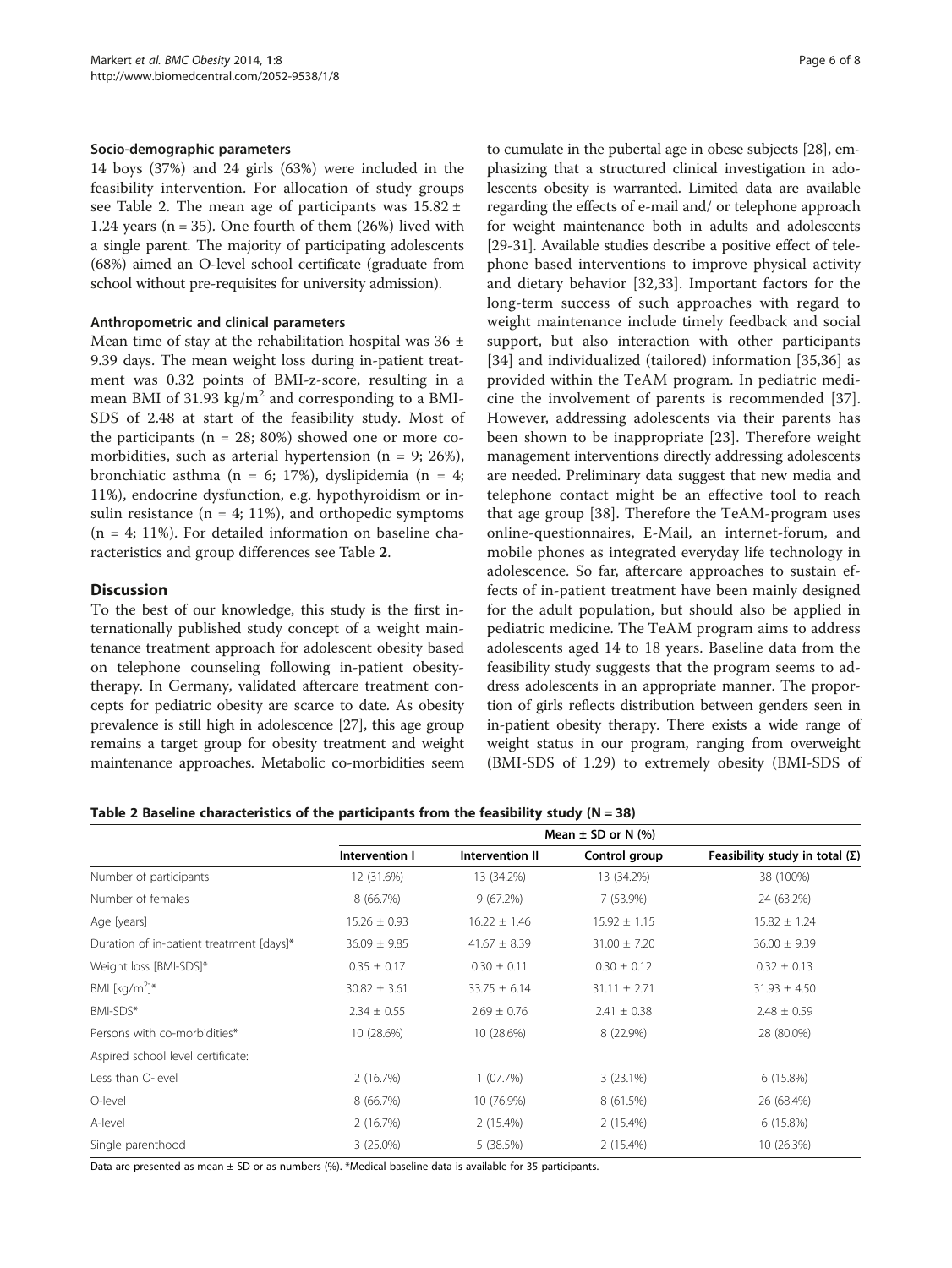<span id="page-6-0"></span>4.19), according to German reference guidelines [17]. Evaluation of participation rates will be performed after all participants have finished the intervention of the feasibility study.

#### Conclusion

The advantages of the present weight maintenance treatment approach could be its local and also temporal flexibility, its home-setting, low-threshold design, and its possibility for tailored counseling and direct personalized feedback (case management regime). Thus, such an approach for structured weight maintenance in adolescent obesity seems to be promising and should be investigated for its feasibility and efficacy.

#### Competing interests

The authors declare that they have no competing interests.

#### Authors' contributions

JM developed the TeAM-program. She wrote the initial funding draft, recruited collaborating rehabilitation hospitals, developed study materials and study logistics, analyzed and interpreted data, and wrote the main body of the manuscript. SH and SM contributed substantially by developing study methodology and study manual. They elaborated the counseling session contents and revised the manuscript, especially on the method section. TL contributed by crucial input in the conception and design of the study. CF substantially contributed to the realization of the feasibility study and revised the manuscript for substantial intellectual content. SB supervised the entire study and supported the development of the study manual, recruitment of participants and revised the manuscript for substantial intellectual content. All authors read and approved the final manuscript.

#### Acknowledgements

We thank our case managers for their excellent work, PD Dr. D. Petroff for mathematical advice as well as for proof-reading the manuscript, and Ruth Gausche for constructive structural inputs. We especially thank the German statutory pension insurance and all physicians at the cooperating rehabilitation hospitals who participated in the survey: Dr. Elisabeth Stentzel, Dr. Elke Zimmermann, Dr. Wolfgang Effenberger, Dr. Svenja Bohn, Dr. Olaf Schnabel, and Dr. Holger Kloß. The present study is supported by the Federal Ministry of Education and Research (BMBF), Germany (IFB AdiposityDiseases, FKZ: 01EO1001, to SB, SH and JM).

#### Author details

<sup>1</sup>Leipzig University Medical Center, IFB Adiposity Diseases, University of Leipzig, Philipp-Rosenthal-Str. 27, Leipzig D-04103, Germany. <sup>2</sup>Department for Medical Sociology and Health Economics, Hamburg Center for Health Economics (HCHE), University Medical Center Hamburg-Eppendorf, Martinistr. 52, Hamburg D-20246, Germany. <sup>3</sup>German statutory pension insurance, Department North, Medical Rehabilitation Hospital "Satteldüne", Tanenwai 32, Nebel/Amrum D-25946, Germany.

#### Received: 22 November 2013 Accepted: 12 May 2014 Published: 29 May 2014

#### References

- 1. Lehnert T, Sonntag D, Konnopka A, Riedel-Heller S, König H-H: Economic costs of overweight and obesity. Best Pract Res Clin Endocrinol Metab 2013, 27(2):105–115.
- Puska P, Nishida C, Porter D: Obesity and overweight. Global strategy on diet, physical activity and health. [[http://www.who.int/dietphysicalactivity/](http://www.who.int/dietphysicalactivity/media/en/gsfs_obesity.pdf) [media/en/gsfs\\_obesity.pdf](http://www.who.int/dietphysicalactivity/media/en/gsfs_obesity.pdf)] last viewed 2014/05/19.
- Withrow D, Alter DA: The economic burden of obesity worldwide: a systematic review of the direct costs of obesity. Obes Rev 2011, 12(2):131–141.
- 4. Singh A, Mulder C, Twisk J, van Mechelen W, Chinapaw M: Tracking of childhood overweight into adulthood: a systematic review of the literature. Obes Rev 2008, 9(5):474–488.
- 5. Epstein LH, Myers MD, Raynor HA, Saelens BE: Treatment of pediatric obesity. Pediatrics 1998, 101(3):554–570.
- 6. Arbeitsgemeinschaft Adipositas im Kindes- und Jugendalter: S2-Leitlinien für Diagnostik, Therapie und Prävention. [[www.aga.adipositas-gesellschaft.](http://www.aga.adipositas-gesellschaft.de/fileadmin/PDF/ Leitlinien/AGA_S2_Leitlinie.pdf) [de/fileadmin/PDF/ Leitlinien/AGA\\_S2\\_Leitlinie.pdf](http://www.aga.adipositas-gesellschaft.de/fileadmin/PDF/ Leitlinien/AGA_S2_Leitlinie.pdf)] last viewed 2014/05/19.
- 7. Oude Luttikhuis H, Baur L, Jansen H, Shrewsbury VA, O'Malley C, Stolk RP, Summerbell CD: Interventions for treating obesity in children. Cochrane Database Syst Rev 2009, 1, CD001872.
- Middleton KM, Patidar SM, Perri MG: The impact of extended care on the long-term maintenance of weight loss: a systematic review and meta-analysis. Obes Rev 2012, 13(6):509–517.
- 9. Jeffery RW, Drewnowski A, Epstein LH, Stunkard AJ, Wilson GT, Wing RR, Hill DR: Long-term maintenance of weight loss: current status. Health Psychol 2000, 19(1 Suppl):5–16.
- 10. Perri MG, Nezu AM, McKelvey WF, Shermer RL, Renjilian DA, Viegener BJ: Relapse prevention training and problem-solving therapy in the longterm management of obesity. J Consult Clin Psychol 2001, 69(4):722-726.
- 11. Doyle AC, Goldschmidt A, Huang C, Winzelberg AJ, Taylor CB, Wilfley DE: Reduction of overweight and eating disorder symptoms via the internet in adolescents: a randomized controlled trial. J Adolescent Health 2008, 43(2):172–179.
- 12. Maes L, Cook TL, Ottovaere C, Matthijs C, Moreno LA, Kersting M, Papadaki A, Manios Y, Dietrich S, Hallström L, Haerens L, De Bourdeaudhuij I, Vereecken C, HELENA Study Group: Pilot evaluation of the HELENA (Healthy lifestyle in Europe by nutrition in adolescence) food-o-meter, a computer-tailored nutrition advice for adolescents: a study in six European cities. Public Health Nutr 2011, 14(7):1–11.
- 13. Borzekowski DLG, Schenk S, Wilson JL, Peebles R: e-Ana and e-Mia: a content analysis of pro-eating disorder web sites. Am J Public Health 2010, 100(8):1526–1534.
- 14. Moore SC, Crompton K, van Goozen S, van den Bree M, Bunney J, Lydall E: A feasibility study of short messages service text messaging as a surveillance tool for alcohol consumption and vehicle for interventions in university students. BMC Public Health 2013, 25(13):1011.
- 15. Moher D, Schulz KF, Altman DG: The CONSORT statement: revised recommendations for improving the quality of reports of parallel-group randomised trials. Lancet 2001, 357:1191–1194.
- 16. Hoepffner W, Pfäffle R, Gausche R, Meigen C, Keller E: Early detection of growth disorders with the CrescNet system at the Leipzig treatment center. Dtsch Arztebl Int 2011, 108(8):123-128.
- 17. Kromeyer-Hauschild K, Wabitsch M, Kunze D, Geller F, Geiß HC, Hesse V, von Hippel A, Jäger U, Johnsen D, Korte W, Menner K, Müller G, Müller MJ, Niemann-Pilatus A, Remer T, Schaefer F, Wittchen HU, Zabransky S, Zellner K, Ziegler A, Hebebrand J: [Percentiles of body mass index in children and adolescents evaluated from different regional German studies]. Monatsschr Kinderheilkd 2001, 149(8):807–818.
- 18. DeShazer S: Clues: Investigating Solutions in Brief Therapy. New York: W. W. Norton & Company; 1988.
- 19. Free C, Phillips G, Galli L, Watson L, Felix L, Edwards P, Patel V, Haines A: The effectiveness of mobile-health technology-based health behaviour change or disease management interventions for health care consumers: a systematic review. Plos Med 2013, 10(1):e1001362.
- 20. de Niet J, Timman R, Bauer S, van den Akker E, de Klerk C, Kordy H, Passchier J: Short message service reduces dropout in childhood obesity treatment: a randomized controlled trial. Health Psychol 2012, 31(6):797–805.
- 21. Free C, Knight R, Robertson S, Whittaker R, Edwards P, Zhou WW, Rodgers A, Cairns J, Kenward MG, Roberts I: Smoking cessation support delivered via mobile phone text messaging (txt2stop): a single-blind, randomised trial. Lancet 2011, 378(9785):49–55.
- 22. Cole-Lewis H, Kershaw T: Text messaging as a tool for behavior change in disease prevention and management. Epidemiol Rev 2010, 32(1):56–69.
- 23. Markert J, Alff F, Zschaler S, Gausche R, Kiess W, Blüher S: Prevention of childhood obesity: recruiting strategies via local paediatricians and study protocol for a telephone-based counselling program. Obes Res Clin Pract 2013, 7(6):e476–486.
- 24. Chau N, Chau K, Mayet A, Baumann M, Legleye S, Falissard B: Self-reporting and measurement of body mass index in adolescents: refusals and